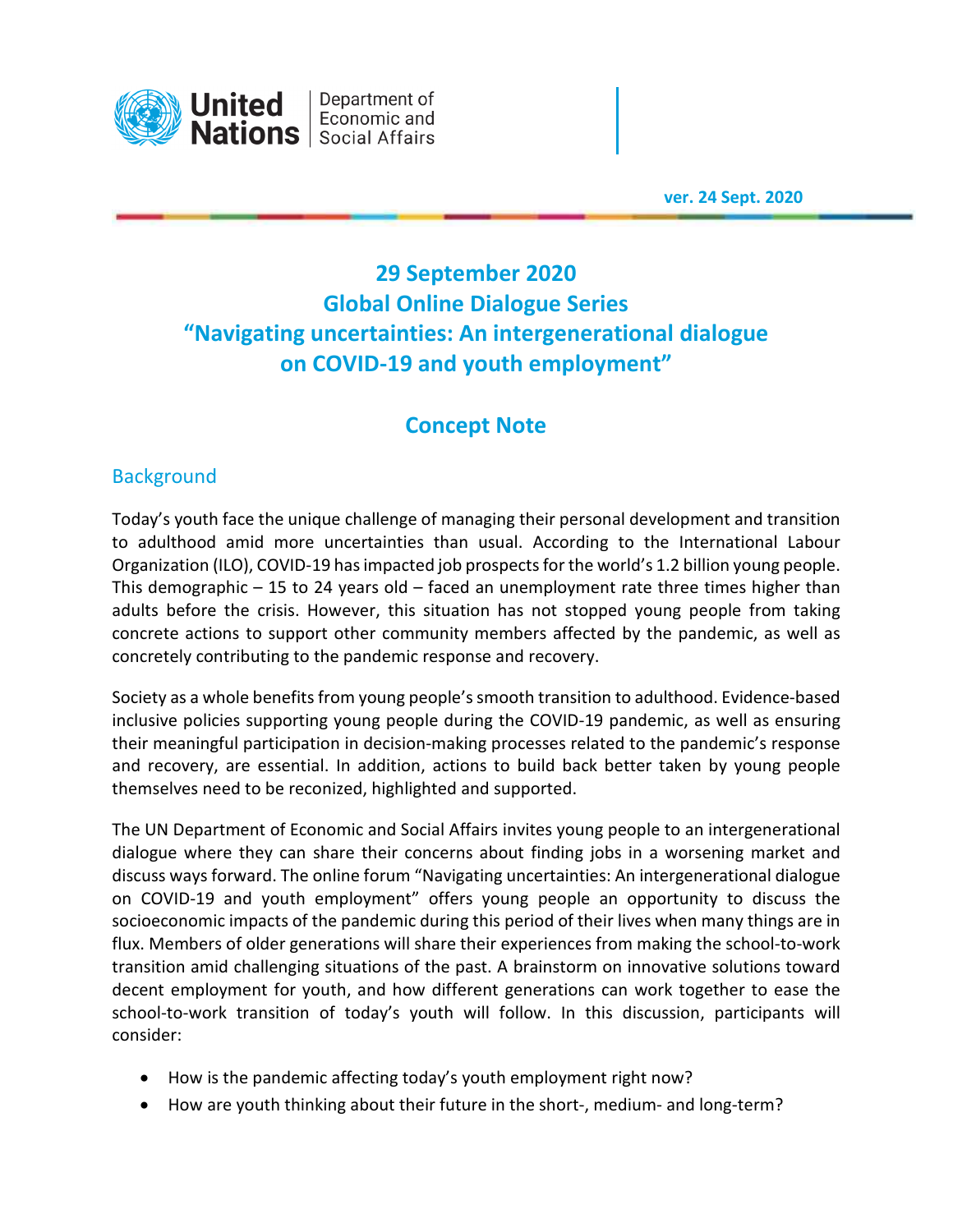- What actions are young people already taking today to address the employment challenge?
- What are some of the key approaches that should be scaled-up and replicated? How can other generations support these approaches?
- How can Member States partner with young people to ensure an optimal response and recovery from the pandemic, especially from a youth employment perspective?
- What are some of the key policy changes that would quickly open doors to young people looking for employment or taking the entrepeneurship path?

The event will feature youth, young entrepreneurs and members of older generations. The discussions will draw from the *2020 World Youth Report*, the work of the UN High-level Advisory Board on Economic and Social Affairs (HLAB), and other work of the UN, particularly the International Labour Organization. Online participants will be welcome to submit questions in the Zoom chat during the event and ahead of time on social media. The results of the discussion will inform UN DESA's future policy briefs on the economic and social effects of the pandemic.

### Date and time

Tuesday, 29 September 2020, 9:30-10:40 a.m. EDT

#### Location

The event will be held on Zoom, using one of UN DESA's new licenses, and streamed to UN DESA's Facebook channel.

## **Moderator**

**Lyanne Alfaro** (USA), Supervising Producer and Social Media Content Director for Nasdaq

#### Event format

#### **I. Introductory remarks (7 minutes)**

**Mr. Jeph Acheampong** (Ghana), founder of Blossom Academy, which recruits and develops African data science talent

**II. Roundtable 1: Protecting and strengthening youth employment during COVID-19 (30 minutes)**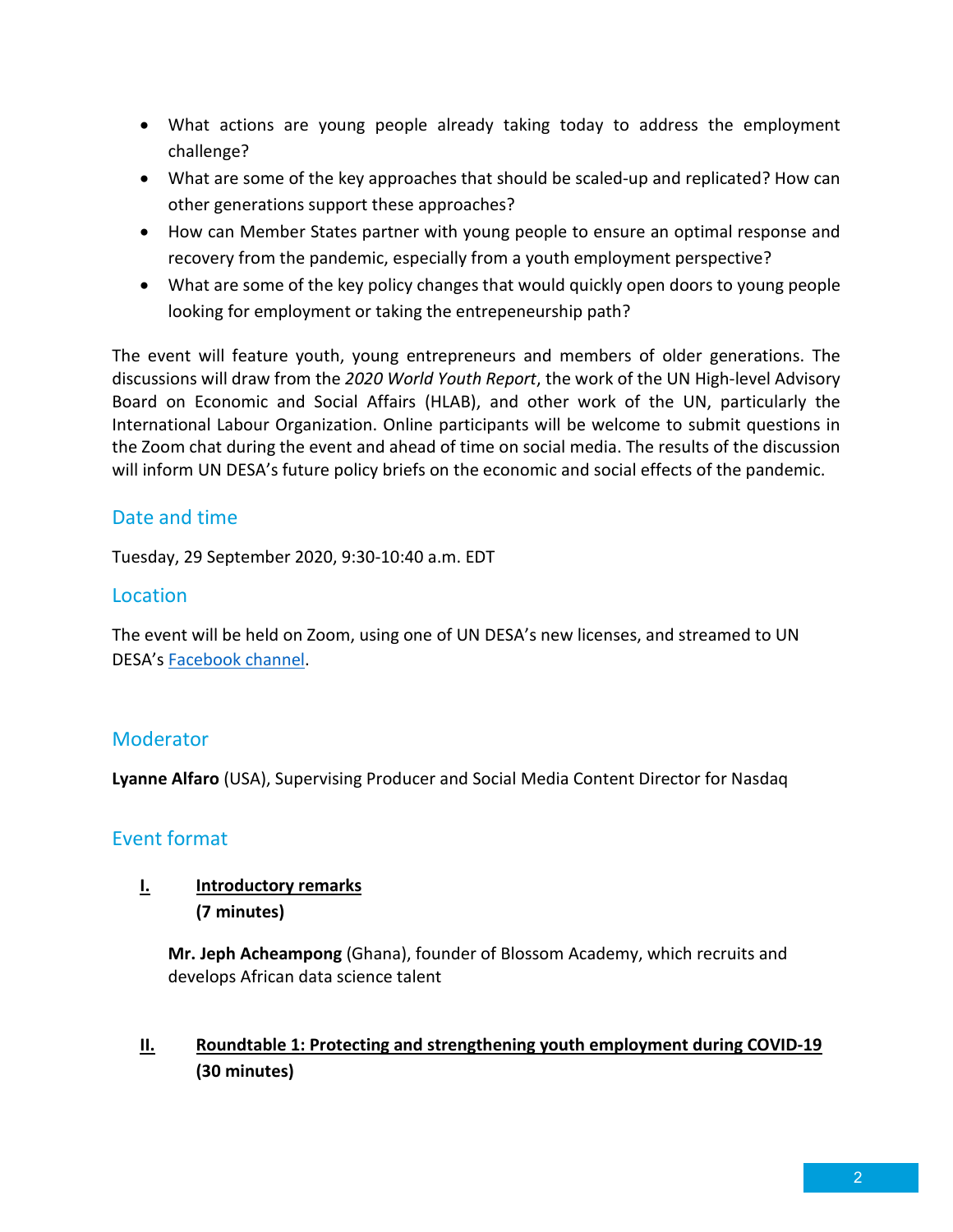**Part 1:** Moderator-driven discussion 20 minutes

The moderator will drive a thoughtful conversation with young people from around the world about the challenges they are experiencing while training for jobs, searching for jobs and beginning their careers during the pandemic. Participants will share their good practices for coping during this time, as well as what kind of policies and support could advance young people's agency and development. (20 minutes)

#### *Guiding questions:*

- What actions are youth taking right now to begin their careers and, if needed, adjust their life plans?
- What are the effects of long-term job hunting on mental health, and how can young people cope with them?
- What types of educational opportunities or trainings could be implemented now to better prepare youth for an uncertain job market?
- What would be the first three key actions that stakeholders need to take to reduce the impact of COVID-19 on youth employment?

#### *Speakers:*

- **Ms. Anastasia Gage,** Professor at Tulane University's School of Public Health and Tropical Medicine; member of the UN High-level Advisory Board on Economic and Social Affairs
- **Ms. Mbuki Mburu** (Kenya), Public Policy and Youth Development Advocate & Project Lead of Jenga Hustle, a jobs-related policy initiative.
- **Ms. Nolundi S Luthuli** (South Africa), Managing Director, iSeluleko Youth Leadership Development Forum; SDG Acceleration Action registrant
- **Mr. Saúl Zenteno-Bueno** (Mexico) Professor in the Social Sciences and Humanities Division at Tecnológico de Monterrey Campus Chiapas
- **Dr. Alexandre Kalache** (Brazil), President of the International Longevity Center, Brazil

**Part 2:** Q&A 10 minutes

### III. **Roundtable 2: Considering entrepreneurship in a tough job market (30 minutes)**

**Part 1:** Moderator-driven discussion